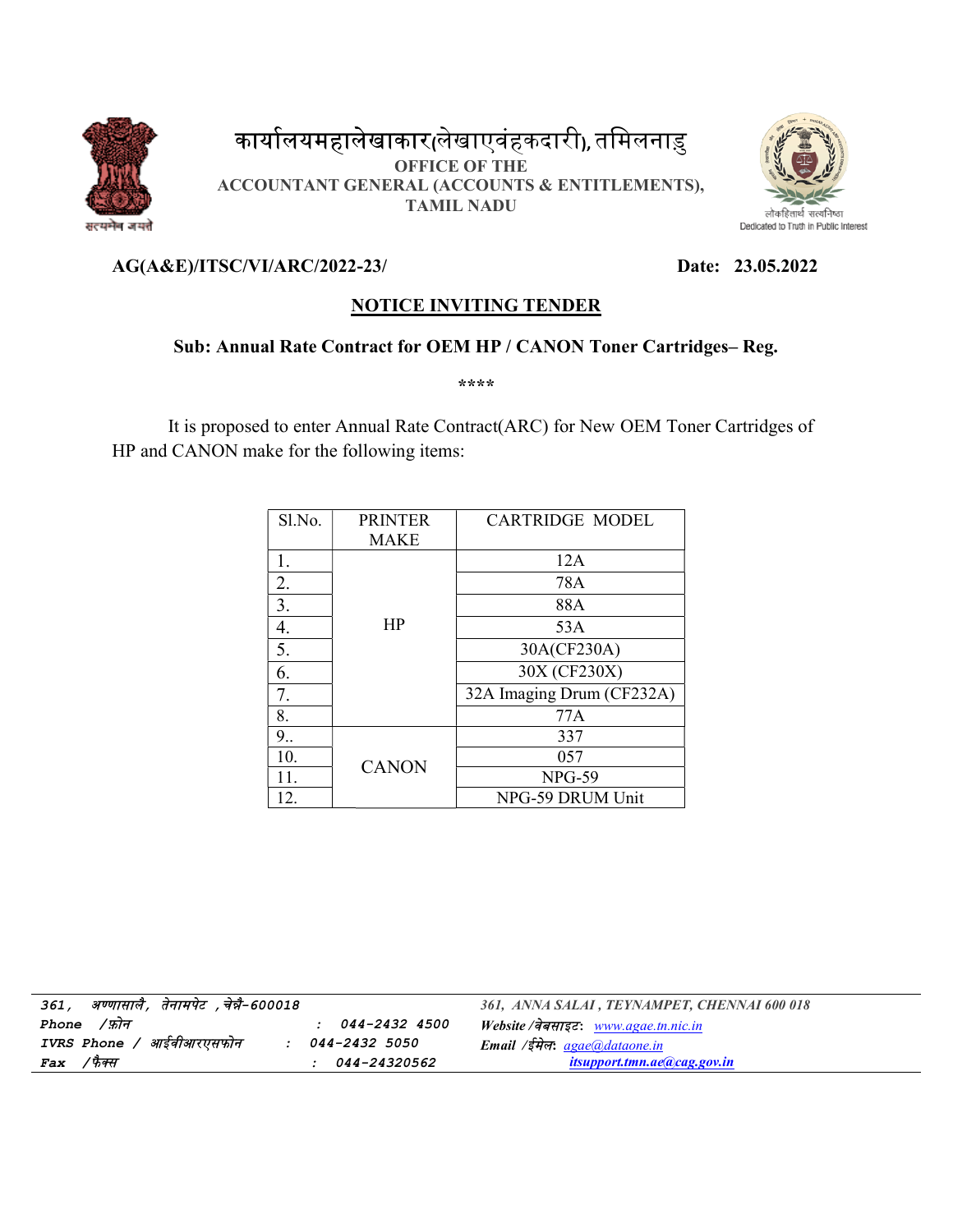The following are the terms and conditions of the ARC :

- 1 The bidder should enclose OEM certificate from M/s.HP and M/s.Canon authorizing the bidder for entering into Annual Rate Contract with this office. Bids without the certificate will not be considered by this office.
- 2 When the bidder supplies the drum / toner cartridges, and if any issue is encountered due to the following reasons, they should be replaced free of cost:
	- a. poor quality of printing

.

- b. any defects are found by this office in the original drum / toner cartridge
- c. the yield of the drum / toner cartridge in respect quantum of pages printed is not accomplished by the drum / toner cartridge.
- 3 The Bidder must have an office at Chennai.
- 4 The rates (INCLUSIVE OF ALL TAXES, DUTIES AND LEVIES) should be quoted in the following format :

| SI.<br>No. | <b>CARTRIDGE</b><br><b>MODEL</b> | (in Rupees) |                             |                             |
|------------|----------------------------------|-------------|-----------------------------|-----------------------------|
|            |                                  | <b>RATE</b> | <b>GST</b><br>$\frac{6}{6}$ | <b>TOTAL</b><br><b>COST</b> |
| 1.         | <b>HP 12A</b>                    |             |                             |                             |
| 2.         | <b>HP 78A</b>                    |             |                             |                             |
| 3.         | <b>HP 88A</b>                    |             |                             |                             |
| 4.         | <b>HP 53A</b>                    |             |                             |                             |
| 5.         | <b>HP 77A</b>                    |             |                             |                             |
| 6.         | <b>HP 30A(CF230A)</b>            |             |                             |                             |
| 7.         | HP 30X (CF230X)                  |             |                             |                             |
| 8.         | HP 32A Imaging<br>Drum (CF232A)  |             |                             |                             |
| 9.         | CANON 057                        |             |                             |                             |
| 10.        | <b>CANON NPG-59</b>              |             |                             |                             |
| 11.        | <b>CANON NPG-59</b><br>Drum Unit |             |                             |                             |
| 12.        | <b>CANON 337</b>                 |             |                             |                             |

#### OEM TONER CARTRIDGES / IMAGING DRUM

5. Rates quoted should be inclusive of all taxes, free transportation, insurance and any other levies that may be applicable. Under no circumstance, upward revision of rate is permissible.